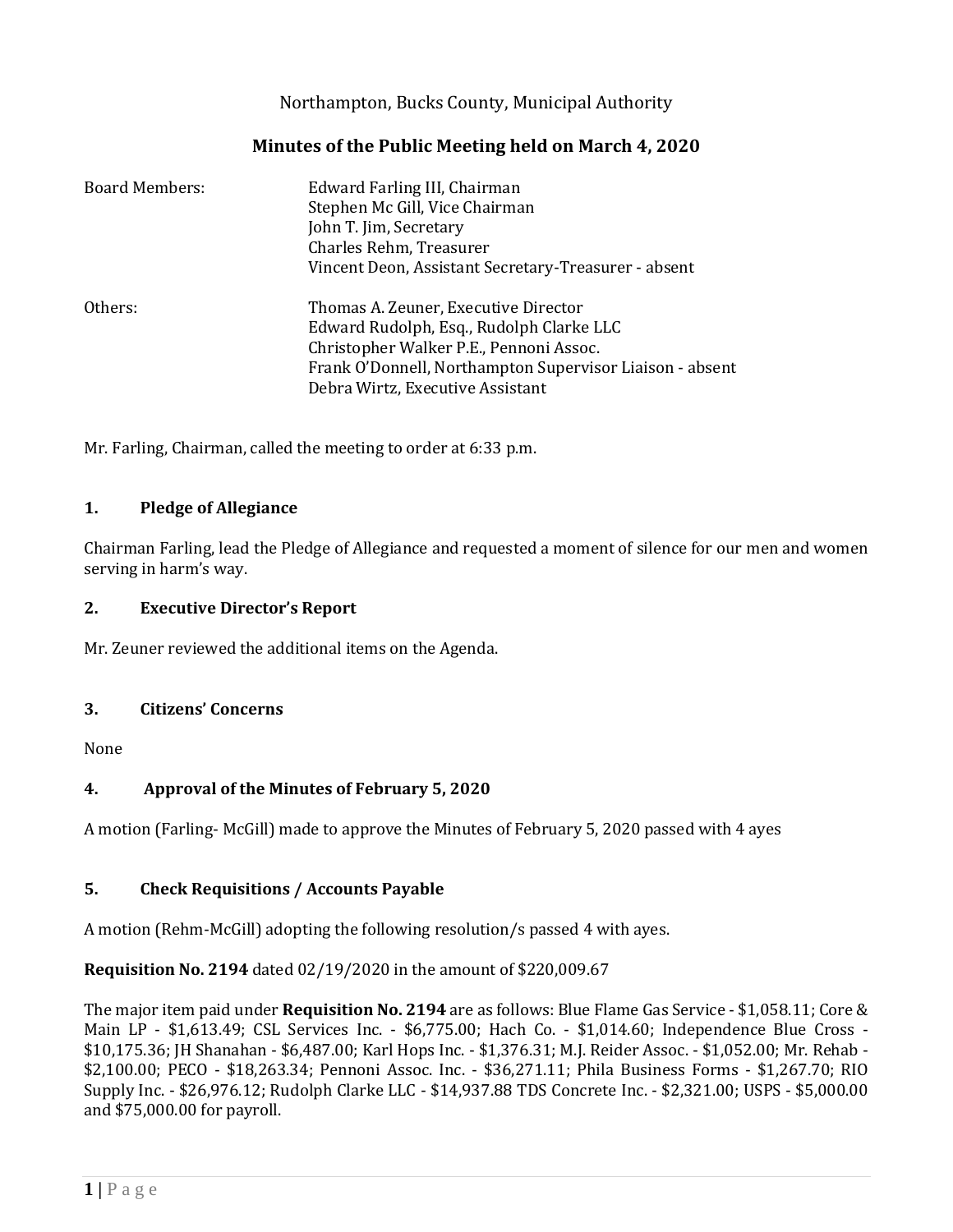# **Requisition No. 2195** dated 03/04/2020 in the amount of \$862,855.37

The major items paid under **Requisition No. 2195** are as follows: BCWSA - Sewer - \$493,103.10; BCWSA – Water - \$161,973.67; Cues - \$1,275.94; Ebert Engineering Inc. - \$1,017.50; Ferguson Waterworks - \$4,055.00; First National Bank of Newtown - \$59,129.38; Guardian - \$3,833.97; JH Shanahan - \$13,929.00; Link Computer Corp. - \$3,620.51; M.J. Reider Assoc. - \$1,184.00; Mr. Rehab LLC - \$2,100.00; RIO Supply Inc. - \$10,802.78; Teamster Health & Welfare Fund - \$17,677.55; USPS - \$5.000.00 and \$75,000.00 for payroll.

# **6. Addisville Commons Letter of Credit Reduction #2**

A motion (Farling-Rehm) made to authorize the following reductions in the Letter of Credit #SB-004047 with S & T Bank, for Addisville Commons in the amounts of \$69,949.57 Sewer, \$36,585.44 Water, \$22,000.00 As-Builts, \$22,000.00 Sewer Inspection and \$32,000.00 Water Inspection in accordance with the Pennoni Assoc. Inc. review letter of February 26, 2020 passed with 4 ayes

# **7. Spring Mill Townhouses - Letter of Credit Reduction #1**

A motion (McGill-Rehm) made to authorize the following reductions in the Letters of Credit with M & T Bank, for Spring Mill Townhouses; LOC# SB2284570001 in the amount of \$239,904.44 (Sewer) in accordance with the Pennoni Assoc. Inc. review letter of February 10, 2020 passed with 4 ayes.

# **8. Spring Mill Townhouses - Letter of Credit Reduction #2**

A motion (McGill-Rehm) made to authorize the following reductions in the Letters of Credit with M & T Bank for Spring Mill Townhouses; LOC# SB2284570001 in the amount of \$132,361.43 (Sewer) and \$9,065.70 (Water) in accordance with the Pennoni Assoc. Inc. review letter of February 25, 2020 passed with 4 ayes.

# **9. Authorization to purchase Air Compressor Project" CP-2020-WS-13**

A motion (McGill-Rehm) made to approve the purchase of one tow behind air compressor from Foley Rents of Bensalem PA in accordance with their Sales Quote Q10206 in the amount of \$19,500.00 under Capital Project #CP-2020-WS-13 passed with 5 ayes.

# **10. Award Contract – CP-2020-W-10 – Well Pump Replacement/Well #1**

A motion (Farling-McGill) made to award the well pump and motor replacement for Capital Project #CP-2020-W-10 for Well No. 1 to Municipal Maintenance Co. of Cinnaminson New Jersey in the amount of \$12,210.00 in accordance with their proposal dated February 5, 2020 under Quotation #43084Q passed with 4 ayes.

# **11. Authorization to Prepare Bid Package and advertised for bids – Lawn Service**

A motion (McGill-Farling) mad to approve the authorization of the Administration and Consulting Engineer to prepare bid packets for Lawn Service via the "PennBid" public bidding system passed with 4 ayes.

# **12**. **Authorization to sell tow-behind Air Compressor on Municibid.**

A motion (McGill-Rehm) made to authorize the sale of the above noted Gimmer Schmidt air compressor serial #150-124420 via the MUNICBID electronic bidding platform passed with 4 ayes.